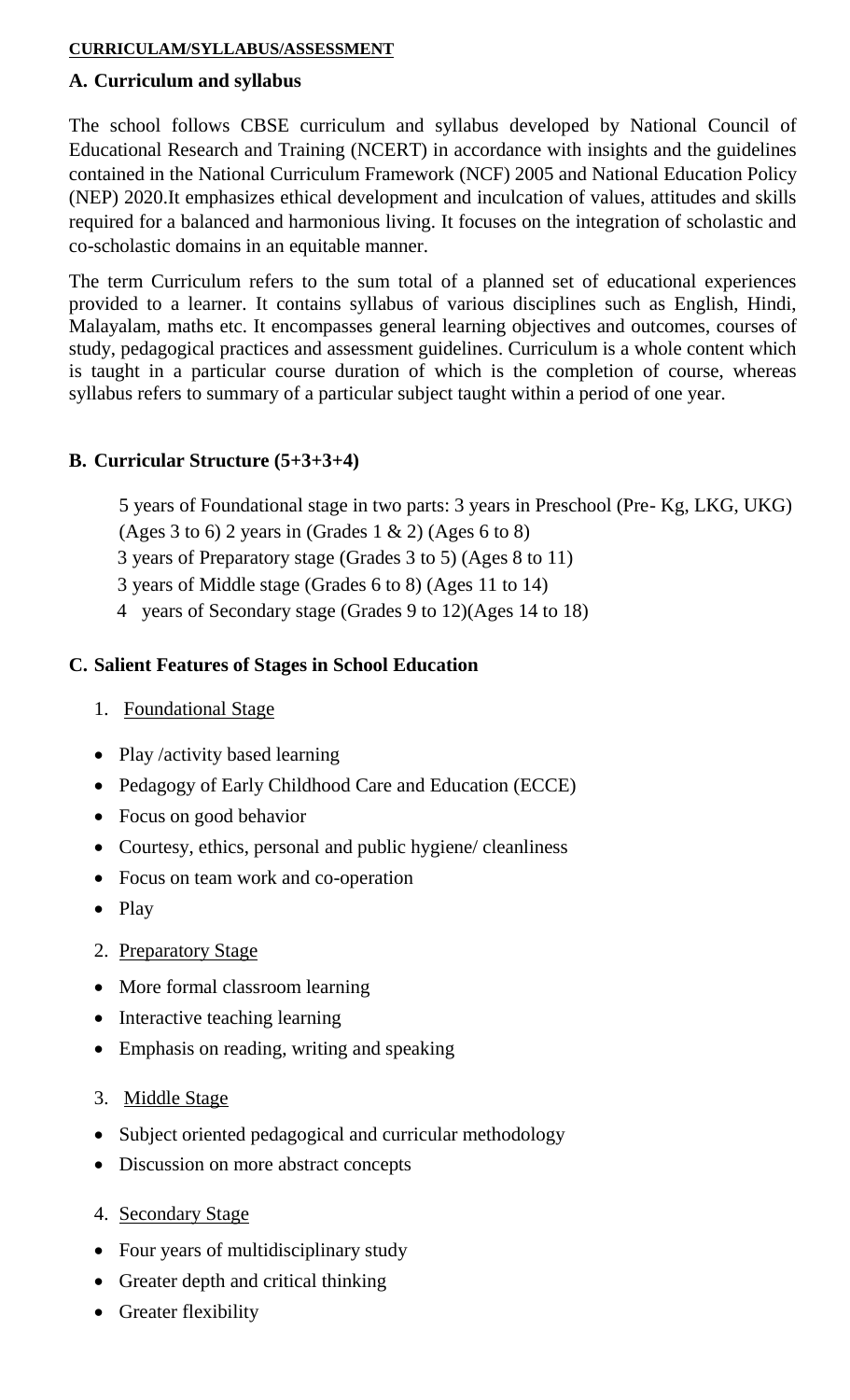- Exposure to more subjects
- More frequent assessment of modules

# **D. Highlights of Pedagogical Structure**

- 1. Competency based education
- Learning outcome based approach
- Demonstration of knowledge, skills, values and attitudes

### 2. Integration of Subjects

• Arts- Sports- ICT integrated pedagogy

## 3. Development of scientific temper

- Inculcation of knowledge
- Practice of human and constitutional values such as patriotism, sacrifice, non-violence, truth, honesty, peace etc.

# 4. Integration among subjects/ learning

 No hard separation between curricular and co-curricular, academic and vocational, science and humanities, sports- arts and academics

# 5. Application of Bloom's taxonomy

• High level cognition is dependent on a strong foundation of lower level skills on which they are built.

### **E. Assessment and Evaluation Structure**

- Assessments and evaluations are essential to gauge the progress of the students and to encourage them to find their strengths and weaknesses. The method used to assess student progress varies according to the age group.
- Students of class I- VIII are assessed as per the format prescribed by the CBSE Board, which includes periodic assessment and a terminal examination.

| <b>Subjects</b><br>Language -1 | <b>TERM-1 (100 marks)</b><br>(1 <sup>st</sup> half of the session)<br><b>20 marks Periodic Assessment</b><br>+80 marks for Half Yearly Exam<br><b>PA</b><br><b>Half Yearly</b><br>20 marks<br><b>Exam</b> |                                           | <b>TERM-2 (100 marks)</b><br>(2 <sup>nd</sup> half of the session)<br><b>20 marks Periodic Assessment</b><br>+80 marks for Yearly Exam<br>PA<br><b>Yearly</b><br>20 marks<br><b>Exam</b> |                                  |
|--------------------------------|-----------------------------------------------------------------------------------------------------------------------------------------------------------------------------------------------------------|-------------------------------------------|------------------------------------------------------------------------------------------------------------------------------------------------------------------------------------------|----------------------------------|
|                                |                                                                                                                                                                                                           |                                           |                                                                                                                                                                                          |                                  |
| Language -2                    | Periodic Test<br>$\bullet$<br>5 marks with                                                                                                                                                                | Written exam<br>$\bullet$<br>for 80 marks | Periodic Test<br>$\bullet$<br>5 marks with                                                                                                                                               | Written exam<br>for 80 marks     |
| Language-3                     | syllabus<br>covered till                                                                                                                                                                                  | with syllabus<br>covered till             | syllabus<br>covered till                                                                                                                                                                 | with syllabus<br>coverage as     |
| <b>Mathematics</b>             | announcemen<br>t of test dates                                                                                                                                                                            | announcemen<br>t of half                  | announcemen<br>t of test dates                                                                                                                                                           | below:<br><b>Class VI: 10%</b>   |
| <b>Social Science</b>          | by school<br>Multiple<br>$\bullet$                                                                                                                                                                        | Yearly exam<br>dates by                   | by school<br>Multiple<br>$\bullet$                                                                                                                                                       | of $1st$ term<br>covering        |
| <b>Science</b>                 | Assessment 5<br>marks                                                                                                                                                                                     | school                                    | Assessment 5<br>marks                                                                                                                                                                    | significant<br>$topics + entire$ |
| Any other<br><b>Subjects</b>   | Note Book<br>$\bullet$<br>Submission 5                                                                                                                                                                    |                                           | Note Book<br>$\bullet$<br>Submission 5                                                                                                                                                   | syllabus of $2^{nd}$<br>term     |
|                                | marks at term<br>end                                                                                                                                                                                      |                                           | marks at term<br>end                                                                                                                                                                     | Class VII: 20%<br>of $1st$ term  |
|                                | Sub<br>$\bullet$<br>Enrichment 5                                                                                                                                                                          |                                           | Sub<br>$\bullet$<br>Enrichment 5                                                                                                                                                         | covering<br>significant          |

### **1. SCHOLASTIC AREAS**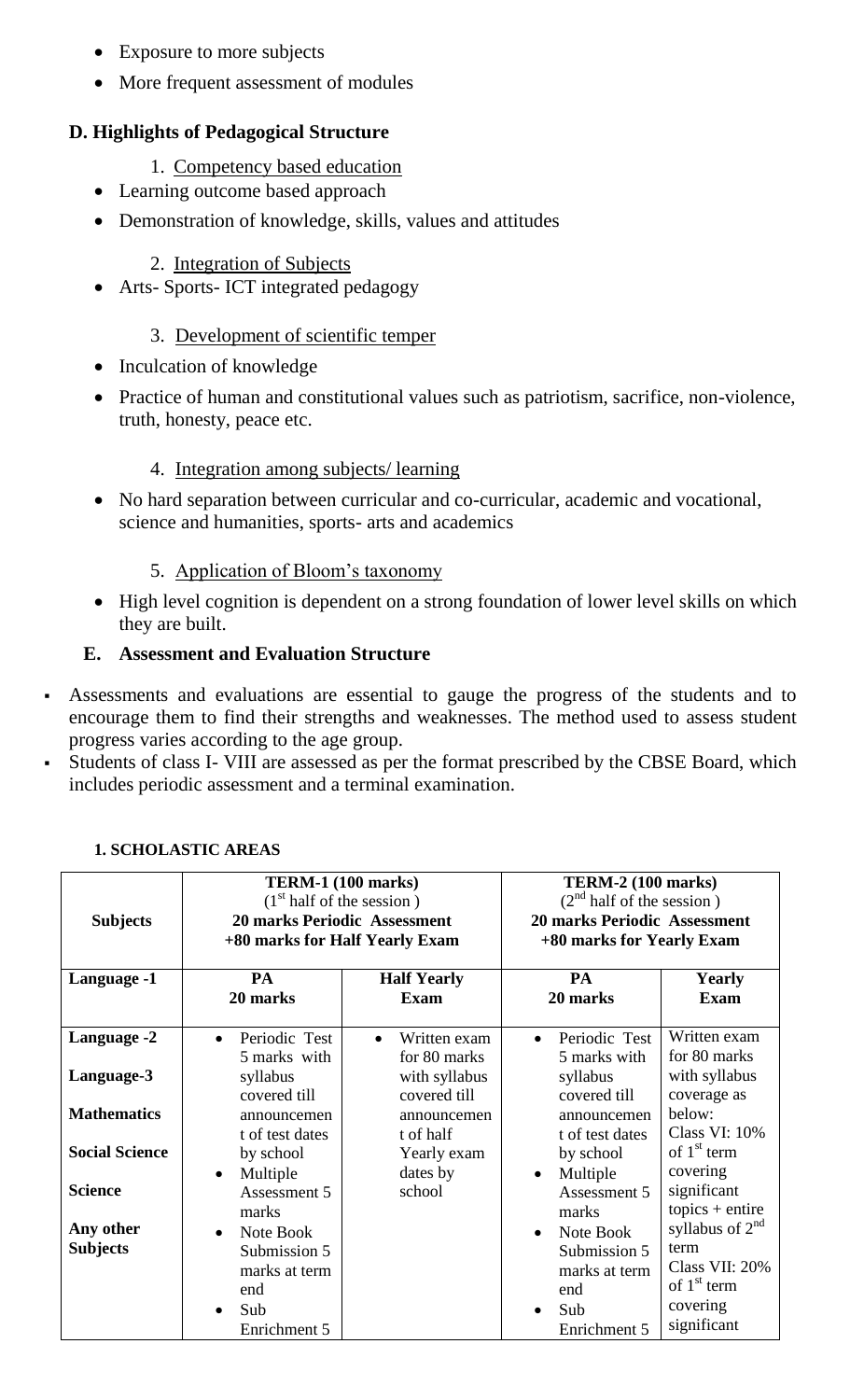| marks at | marks at |                                      |
|----------|----------|--------------------------------------|
| term-end | term-end | topics + entire<br>syllabus of $2nd$ |
|          |          | term                                 |
|          |          | Class VIII:                          |
|          |          | 30% of $1st$ term                    |
|          |          | covering                             |
|          |          | significant                          |
|          |          |                                      |
|          |          | topics + entire<br>syllabus of $2nd$ |
|          |          | term                                 |

| <b>Grading Scale for Scholastic Areas (Classes V-VIII)</b> |                                                                                |  |  |  |
|------------------------------------------------------------|--------------------------------------------------------------------------------|--|--|--|
| <b>MARKS RANGE</b>                                         | (school will award grades as per the following grading scales)<br><b>GRADE</b> |  |  |  |
|                                                            |                                                                                |  |  |  |
| 91-100                                                     | A <sub>1</sub>                                                                 |  |  |  |
| 81-90                                                      | A <sub>2</sub>                                                                 |  |  |  |
|                                                            |                                                                                |  |  |  |
| 71-80                                                      | B <sub>1</sub>                                                                 |  |  |  |
|                                                            |                                                                                |  |  |  |
| 61-70                                                      | B <sub>2</sub>                                                                 |  |  |  |
|                                                            |                                                                                |  |  |  |
| $51 - 60$                                                  | C <sub>1</sub>                                                                 |  |  |  |
| $41 - 50$                                                  | C <sub>2</sub>                                                                 |  |  |  |
|                                                            |                                                                                |  |  |  |
| $33 - 40$                                                  | D                                                                              |  |  |  |
|                                                            |                                                                                |  |  |  |
| 32 & below                                                 | E                                                                              |  |  |  |
|                                                            | (Needs Improvement)                                                            |  |  |  |

# **F. CO-SCHOLASTIC ACTIVITIES (CLASSES VI-VIII)**

- Work Education work Education refers to skills-based activities resulting in goods and services useful to the community
- Art Education (Visual & Performing Arts)
- Health and Physical Education (Sports/Martial Arts/Yoga etc.)

For the holistic development of students, co-scholastic activities will be carried out and graded term on a three point grading scale.

#### **Grading scale for co-scholastic areas (Classes VI-VIII)**

**(**School will award grades as per the following grading scales)

| <b>3 Point Grading Scale</b> |             |  |  |  |
|------------------------------|-------------|--|--|--|
| A                            | Outstanding |  |  |  |
|                              | Good        |  |  |  |
|                              | Fair        |  |  |  |

#### **G. Co-Curricular Activities**

The school offers a wide spectrum of co-curricular activities aimed at developing creative talents of the students and to support classroom activities.

The co-curricular activities offered are as follows:

- Art and Craft
- Athletics and Games
- $\bullet$  P.T